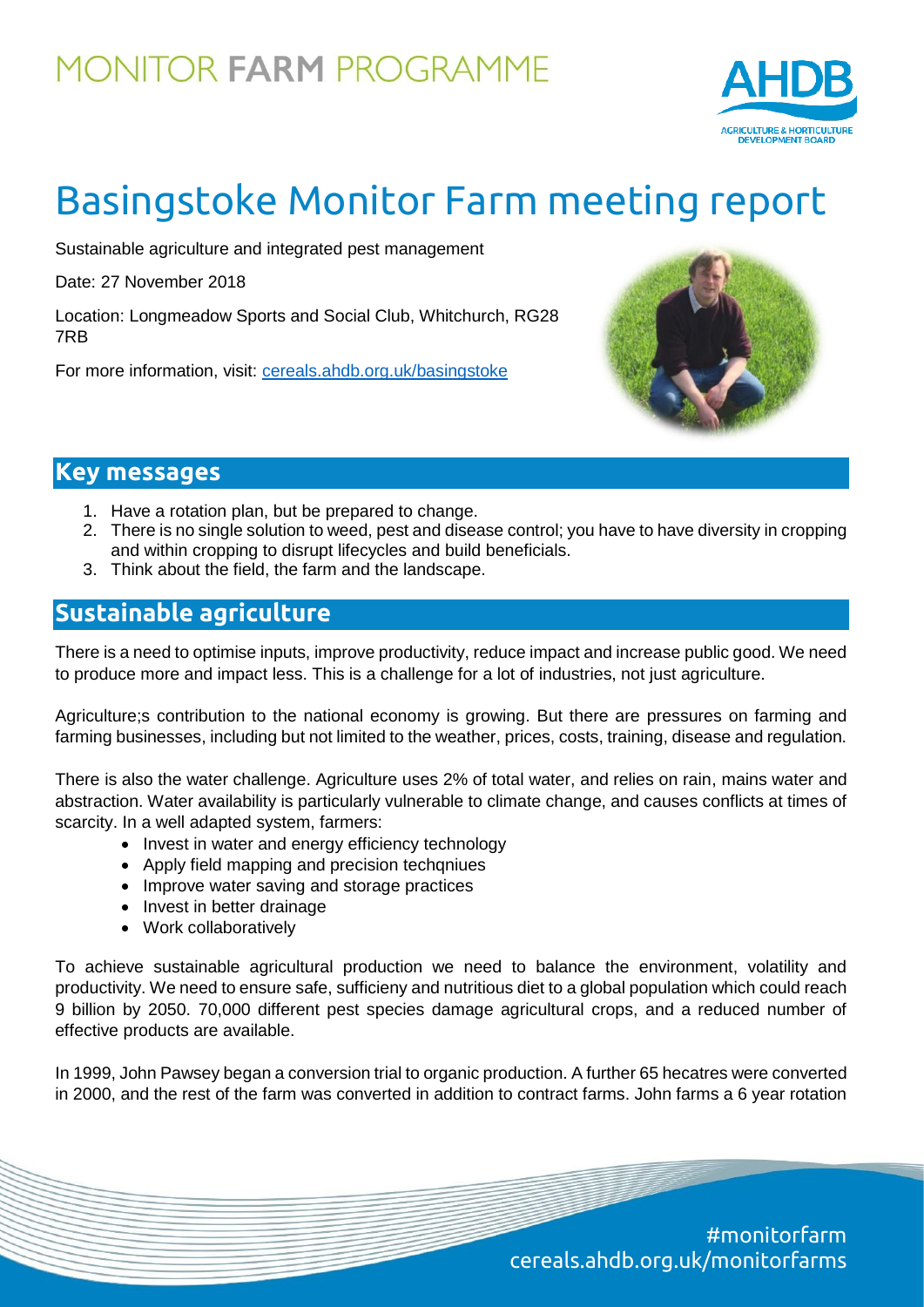### **MONITOR FARM PROGRAMME**



including 2 years grass/ clover ley, winter wheat, winter spelt, spring quinoa, spring oats, spring barley, triticale, beans and peas. John also runs a flock of New Zealand Romneys – an easy care breed requiring low manegment input.



#### **Integrated pest management**

Integrated pest management (IPM) is *"the use of all available plant protection methods, the integration of appropriate measuers to discourage the development of weed, pest and disease populatins, keeping the use of pesticides and other interventions to levels that are economically justified, and minimising the risks to human helath and the environment."*

Pesticides are important to:

- Maximize yields
- Minimize losses and food waste
- Reduce damage/ rejects
- Reduce labour costs
- 25-75% of crop production would be lost if no pesticide were used.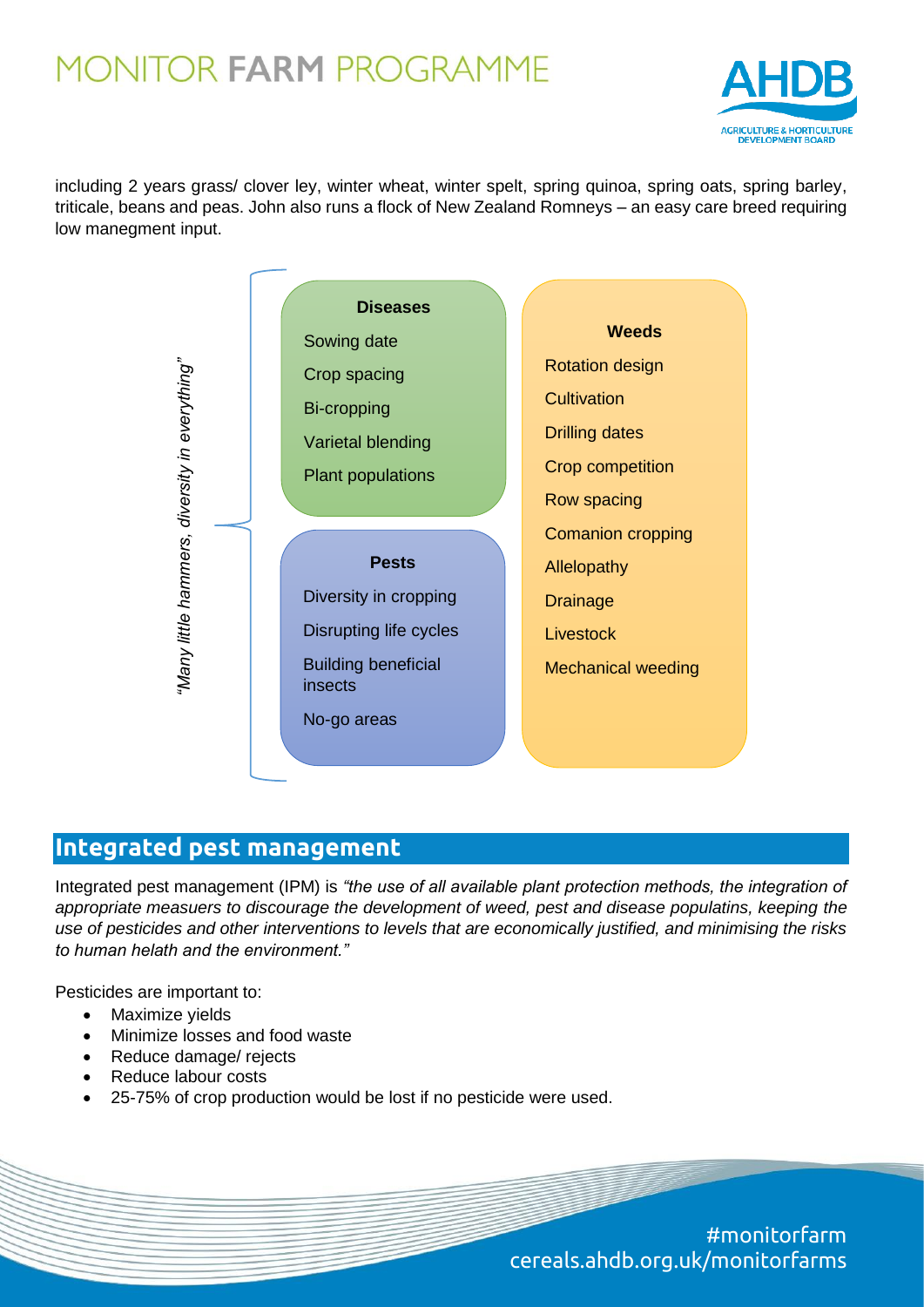## **MONITOR FARM PROGRAMME**



Integrated pest management should include:

- **Rotiations**
- Cultural controls
- Resistant varieties
- Biological controls/ natural predators
- Site choice
- Altitutde
- Bait plants

#### **Stewardship programmes**



### **Making unproductive land work for the farm business**

Land that was marginal or unproductive when put into an agreement will cost time and money to put into production. Keep what you have got – it was unproductive when you put it into stewardship, so question whether you should spend money and time to make it productive. The field margins and awkward field corners you may have had in ELS can benefit water quality and wildlife.

### **Achieving Sustainable Agricultural Systems (ASSIST)**

The aim of the ASSIST project is to develop and test innovative farming systems that increase food production and resilience to future peturbations, while reducing the environmental footprint of agriculture.

- ASSIST is a 5+ year £11M National Capability\* research programme that unites expertise from NERC and BBSRC institutes, with integral support from the farming industry
- Develop a large-scale network of study farms & new sensor networks to undertake hypothesisdriven experimentation